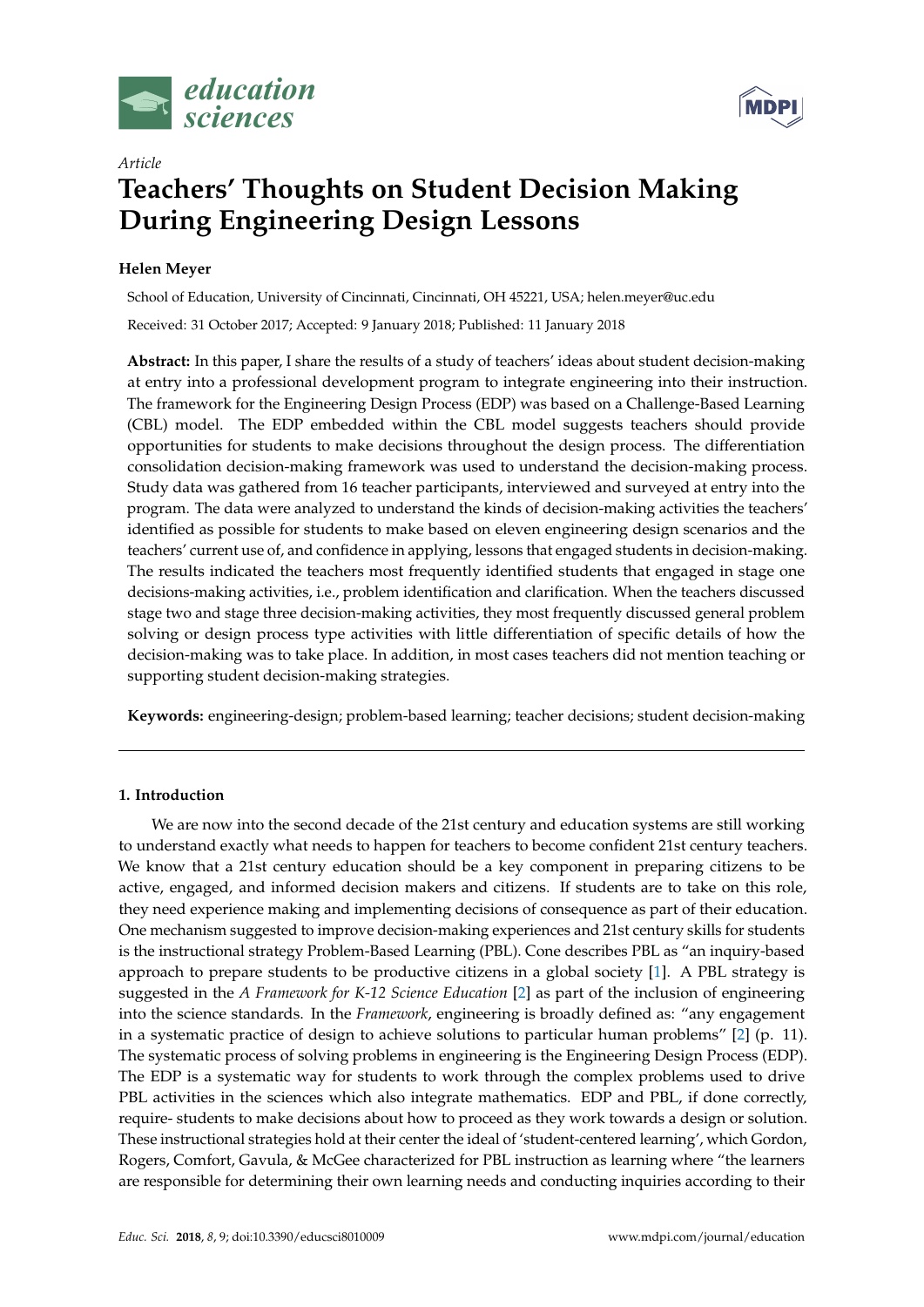own personal learning preferences [\[3\]](#page-9-2) (p. 171)." As such, engineering lessons provide opportunities to determine the kinds of decision-making activities teachers identify for their students.

It is clear the potential for students to learn and practice complex decision-making exists when teachers engage their students in engineering design instruction. However, it is unclear what decisions teachers actually allow their students to make during EDP learning activities. For many teachers, turning decision-making over to students is a challenge. Although it is difficult to find research with an explicit focus on the kinds of decisions teachers are comfortable allowing their students to make, it is implicitly addressed on a regular basis. Teachers' comfort with students as decision-makers is an implied barrier in years of STEM education reform literature [\[4\]](#page-9-3). Richardson and Placier's review of the teacher change literature provides ample evidence of teachers' discomfort with student decision-making and the kinds of decisions students should be making [\[5\]](#page-9-4). All of this work predates the current emphasis on PBL and EDP. However, as we are pushing teachers to be more open to PBL and EDP instructional strategies, there is little research explicitly designed to understand what teachers believe about empowering students to make important decisions that impact the course of instruction. The research reported takes a step towards this by exploring the questions:

- A How confident are teachers implementing lessons that engage students in decision-making activities?
- B What potential decision-making activities do teachers identify in engineering design lessons?

In the remainder of this chapter, I discuss the essential ideas detailed in past research on teachers' beliefs and how beliefs influence teachers' instructional decisions. I follow this with a more detailed discussion of the decision-making literature and resultant frameworks and processes defined from this work, which informed my analytical framework. I then turn to the specifics of this study including context, participants, methods, results, and findings. Finally, I discuss the implications of the kinds of decisions the science and mathematics teachers believed their students should be allowed to make and what this means for preparing teachers to work in 21st century classrooms.

## **2. Theoretical Background**

## *2.1. Teachers' Beliefs*

The study of teacher beliefs is not a new research area. In 1996, Virginia Richardson reviewed the extensive existing literature on teacher beliefs and its overlap with research on teacher knowledge [\[6\]](#page-9-5). In this work, she created the distinction between the knowledge and beliefs teachers bring to their practice. Richardson claimed teacher knowledge must meet a standard of external truth and be understood in relationship to these external standards. Beliefs, however, are not justified by externally accepted standards; rather, individuals seek to internally align their beliefs with each other and hopefully with their practice. However, there is literature that indicates that teachers' beliefs are not always internally consistent, nor are they always aligned with teachers' knowledge statements [\[7,](#page-9-6)[8\]](#page-9-7). We do know that the knowledge and beliefs held by teachers serve to guide their actions in the classroom, and teachers do not necessarily distinguish between when they are acting on their knowledge of teaching or their beliefs about teaching.

The teacher beliefs research has been used to guide and assess teacher professional development activities. Guskey delineated three important aspects to consider: (a) teachers' beliefs affect the actions they take in the classroom; (b) they are difficult to change; and (c) without changing teachers' beliefs it is difficult to change teachers' practices [\[9\]](#page-9-8). The teacher belief and teacher change literature served as the theoretical guides to the longitudinal research associated with the PD, which followed the teachers over two years. However, this study, which is only concerned with the teachers' ideas at entry, does not include the teachers' full beliefs about decision-making. Rather, this study considers three components of teachers' beliefs: What do teachers identify as a decision-making activity? Do teachers teach for decision-making? Also, how confident are they in their ability to teach this way?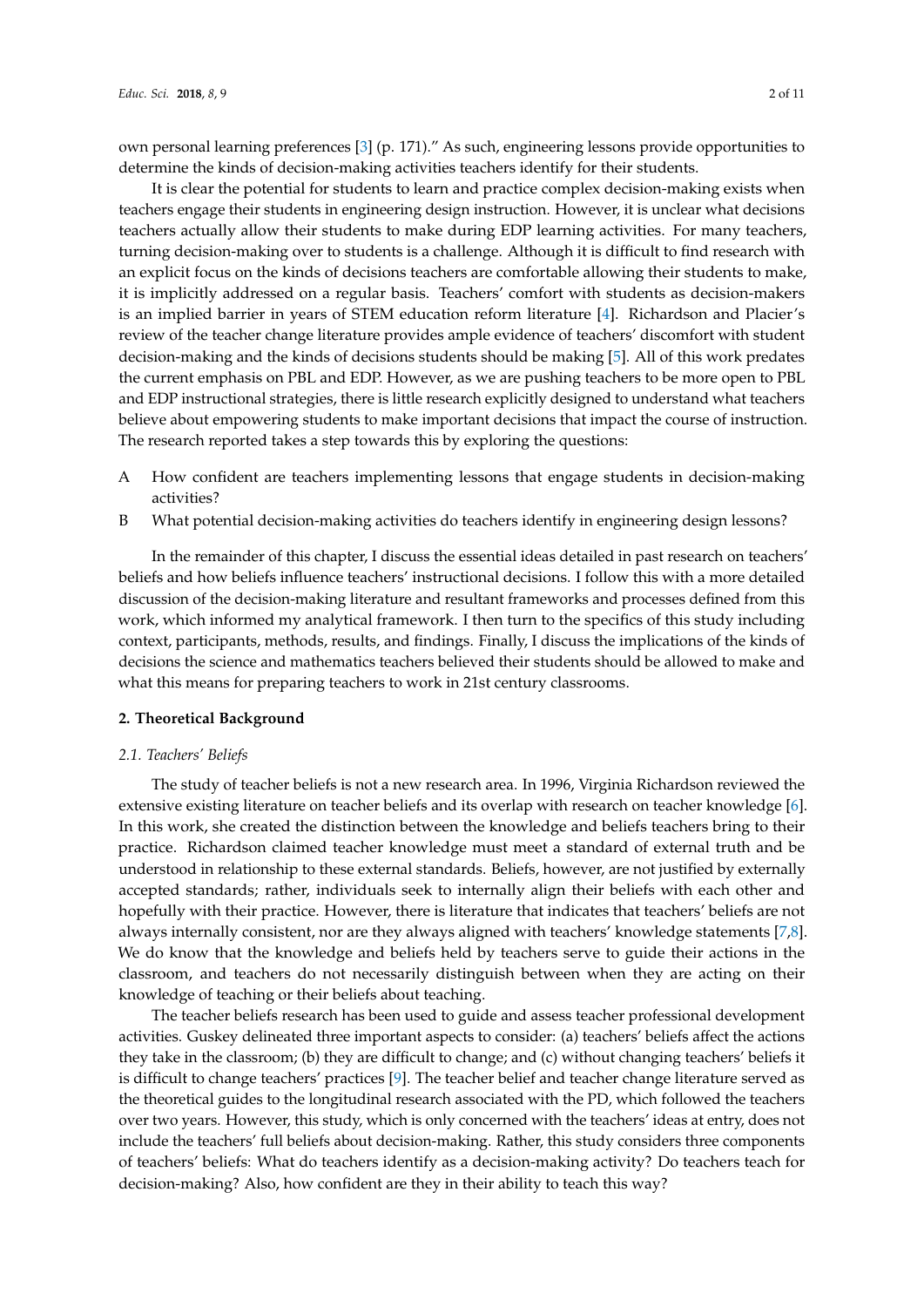#### *2.2. Decision Making Framework*

In this section, I focus on decision-making frameworks. I start by discussing decision-making from the Svenson's [\[10\]](#page-9-9) work examining the cognitive processes people engage in when they make decisions. I used Svenson's work as my primary guide because it provided a useful organization for understanding the varied kinds of decisions people engage in, and the behaviors people use to make decisions. I then extend this to look at both the *how* and *what* of decision-making as Lee & Grace [\[11\]](#page-9-10) emphasized these two sides of decision-making: 'decision-making as a process', which includes the procedures individuals use to make a decision; and 'decision-making as learning', which includes the abilities individuals need to make a 'good' decision.

#### *2.3. Decision-Making as Process*

Svenson's research in decision-making forms the basis of our understanding of how people make decisions. Based on his research, which is empirical and literature-based, he proposed the Differentiation and Consolidation Theory (DCT) of human decision-making. The overarching idea of this theory suggests decisions are made in a dual space: the pre- and post-decision. This simply means that when we start to make a decision we predict an outcome, the pre-decision [\[10\]](#page-9-9). However, experienced decision-makers are aware that the outcome of a decision, the post-decision, may not match the prediction. So decision-making is a process of considering multiple pre and post alternatives. This engagement in alternatives is an "active process, which involves both the use of decision rules, facts and attractiveness of representations–[\[10\]](#page-9-9) (p. 144)." Consolidation after a decision is made, involves coming to terms with "the attractiveness of the representation". Said another way, the decision-maker rationalizes correctness of the decision. Details about the activities that take place during the DCT process are outlined in Table [1.](#page-2-0)

Svenson [\[12\]](#page-9-11) also delineated decision levels that address the complexity of thinking needed to make a decision. The levels categorize decisions by the degree and conscious use of rules used in the differentiation stage. The levels range from 1 to 4, with 1 being automatic/unconscious and 4 being complex and involving conscious and active employment of decision rules. A level 4 decision occurs when "the set of decision alternatives is not fixed nor is the set of attributes (on which the aspects [decision rules] are ordered) used to characterize them [\[12\]](#page-9-11) (p. 255)." PBL and EDP should engage students in level 4 decisions; as such, this study is focused on the decision-making activities needed for a level 4 decision.

With experience people become better decision-makers, and being a better decision-maker is similar to being an effective learner. As better learners ideas, rules, processes, and procedures become automated, prior experiences and knowledge are used to establish and refine decision rules, and complex decisions become simplified into meta-rules, which effectively reduce the number of decisions. Svenson saw decision-making as a systematic search for and evaluation of possible outcomes through the application of rules and criteria [\[10\]](#page-9-9).

<span id="page-2-0"></span>

| Establishing criteria<br>Increasing confidence in decision<br>Weighing pros and cons<br>٠<br>(which includes some of the same<br>Recognizing there is a problem<br>Assessing available information<br>activities as stage 2)<br>Identifying decision alternatives<br>Gathering more information (inquiry)<br>Minimizing regret<br>Testing information in the situation<br>(negative outcomes)<br>Identifying new alternatives | <b>Stage 1 Pre-Decision Stage</b> | <b>Stage 2 Differentiation Stage</b> | <b>Stage 3 Consolidation Stage</b> |
|-------------------------------------------------------------------------------------------------------------------------------------------------------------------------------------------------------------------------------------------------------------------------------------------------------------------------------------------------------------------------------------------------------------------------------|-----------------------------------|--------------------------------------|------------------------------------|
|                                                                                                                                                                                                                                                                                                                                                                                                                               |                                   |                                      |                                    |

**Table 1.** Stages and Activities in Decision-Making.

## *2.4. Decision-Making as Learning*

Svenson [\[12\]](#page-9-11) argued that much of the research on decision-making focused on level 3 decisions, which are geared towards the development of meta-rules and procedures, rather than level 4 decisions,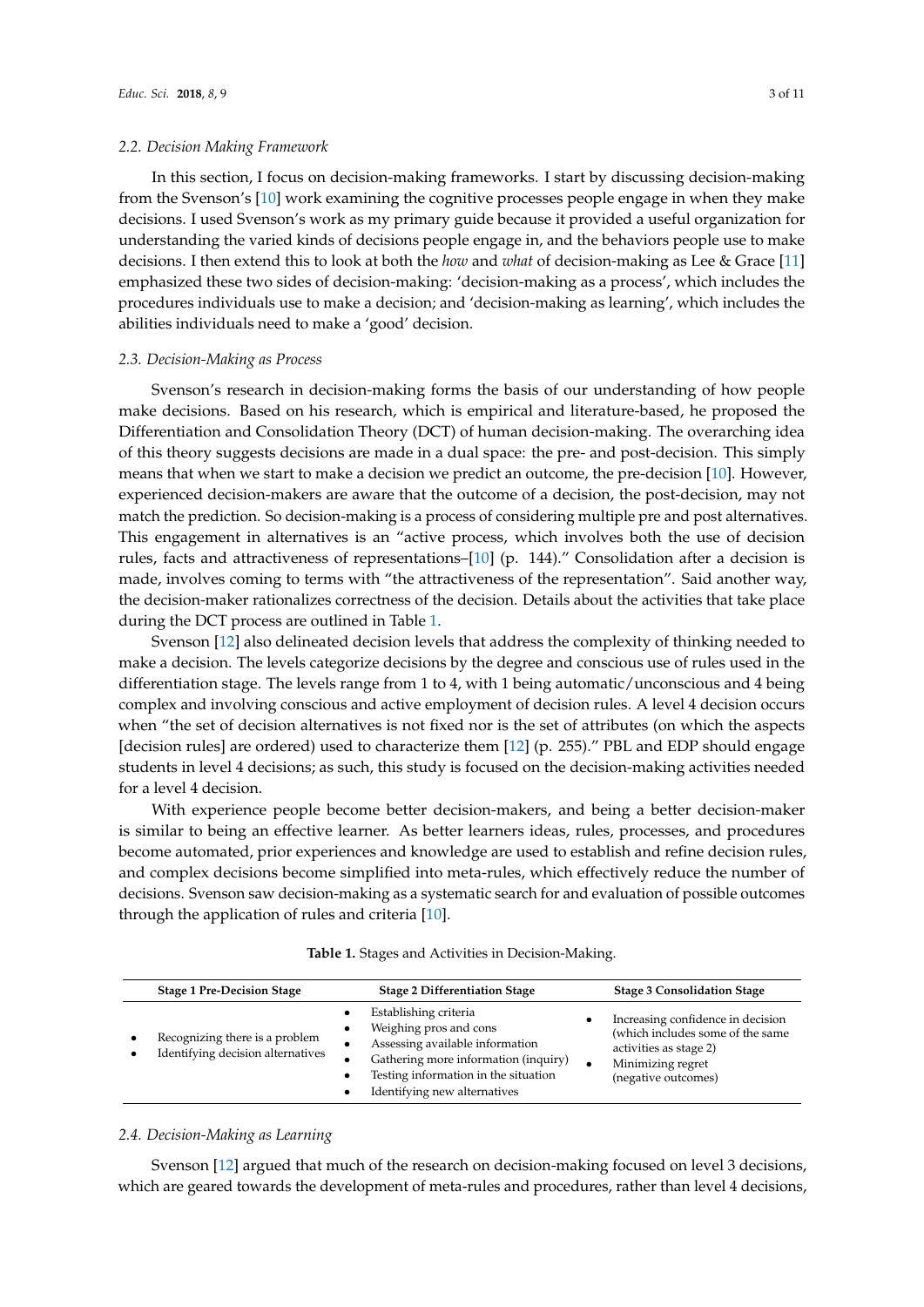which are focused on complex problems with no single defined correct answer. Level 4 decisions require the selection of the "best" alternative out of a set of suitable alternatives. In the psychological literature where Svenson was working, he found level 4 decision-making processes were under represented. The closest research base for level 4 decisions was in the socioscientific issues (SSI) literature. This literature also has the benefit of being focused on how students, typically in grades 7–12, engage in decision-making. A limitation of the SSI literature as a model for decision-making as learning is the interference of the emotional intensity typically found in the problem context of SSI lessons. This interference in the decision-making process is discussed below.

In the SSI literature, multiple researchers have found that students do not follow a systematic decision-making process [\[11,](#page-9-10)[13](#page-9-12)[–15\]](#page-9-13). Students in these cases were more likely to act on intuitive and emotion-based reasoning, rather than on a highly rational, systematic decision-making process [\[13](#page-9-12)[,14\]](#page-9-14). Ullman [\[16\]](#page-9-15) identified intuitive and rational decision-making depending upon the information students were drawing on to make their decisions. When students made decisions based on intuition or emotion Ullman [\[16\]](#page-9-15), considered this as using weak information versus using strong (rational) information. Strong information included data, models, and content knowledge, while weak information included interpersonal relationships, behaviors, and judgments. Although both weak and strong information are important in decision-making, SSI teachers, and in this case teachers using EDP, were looking for students to use strong information, but students were more likely to use weak information.

Across the SSI research, teachers emphasized that they wanted students to learn to make decisions, as well as for the students to learn science through their decisions. In order to accomplish this, the authors provided a variety of 'decision-making templates'. Although there were differences in the templates, overall they were remarkably similar [\[11,](#page-9-10)[14,](#page-9-14)[15,](#page-9-13)[17–](#page-9-16)[19\]](#page-10-0). These templates summarized decision-making into three broad stages, which I have aligned with Svenson's [\[10](#page-9-9)[,12\]](#page-9-11) DCT decision-making stages in Table [1.](#page-2-0)

In addition to the template mapped to decision-making theory, these ideas map closely to the EDP (for example Wan & Krishnamurty [\[20\]](#page-10-1)). Given this overlap, it is clear that integrating engineering into STEM teaching provides teachers with a useful mechanism to develop students' decision-making abilities.

Overall, there is consensus around the importance of both decision-making as a process and decision-making as learning. The decision-making process is adapted to fit the purpose of the decisions being made, whether they are socioscientific issues, designs choices, or personal needs; how we make the decision is vitally important. Enhancing students' decision-making abilities is the most essential component of developing critical thinking skills; one does not exist without the other [\[21\]](#page-10-2), and therefore this enhancement should be an intentional educational aim for all teachers.

## **3. Methods**

This study was part of a larger longitudinal study of the secondary science and mathematics teachers who participated in a two-year professional development focused on integrating engineering into their mathematics or science instruction. This study used the pre-program interview and survey data gathered as part of the larger study. Methodologically, the larger study used qualitative and quantitative data to understand how the teachers' beliefs and practices changed over the two years. However, the research reported here used only the initial (pre-program) interview and survey data. The interview was used to understand what possibilities teachers saw for decision-making in particular engineering instructional activities, whereas the survey asked the teachers to report their confidence with teaching activities where students are engaged in decision-making activities. All the data is reported with descriptive statistics.

# *3.1. Context*

The PD program used a Challenge-Based Learning (CBL) [\[22\]](#page-10-3) framework for the units and lessons the teachers designed. In CBL, the lesson begins with a societal challenge, such as public health or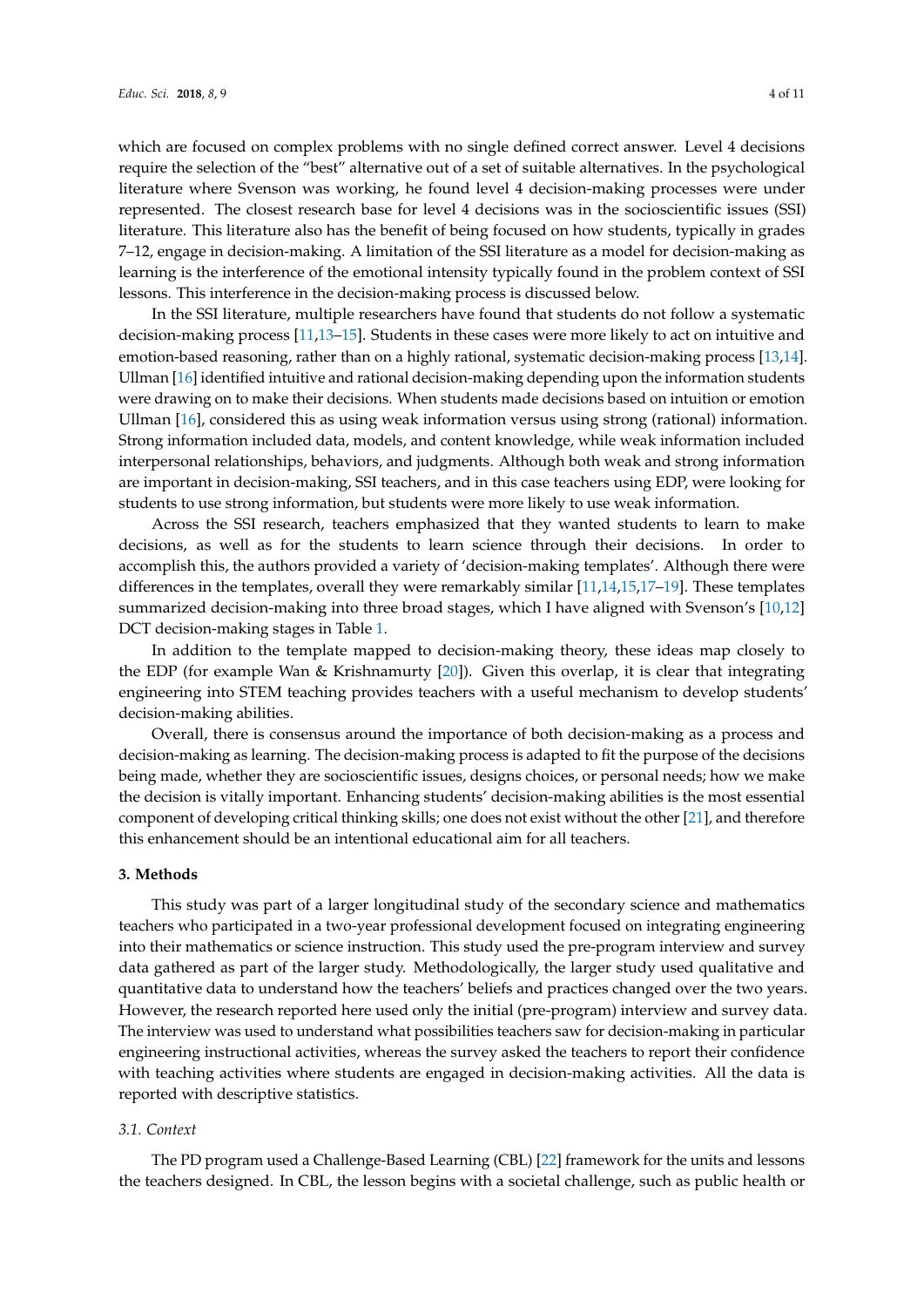water security, and then the students and teacher collaboratively generate an essential question to address in order to respond to the larger challenge [\[22\]](#page-10-3). The essential question becomes the starting point for creating a solution to a more limited but still complex problem, which engaged the students in the use of EDP. In the program description the process was described in the following way: "by synthesizing CBL and EDP, the teachers use the challenge to get students engaged and interested in the program and then guide them to use the EDP to seek out multiple solutions" to meet a design problem [\[23\]](#page-10-4).

#### *3.2. Participants*

<span id="page-4-0"></span>The teachers who participated in the PD program came from a range of secondary schools including high-income suburban schools, high poverty urban schools, and mixed income rural schools. The teachers self-selected into the PD program by way of a partnership between the school districts and the hosting university. Over the duration of the PD program, approximately 100 teachers participated. From these 100 teachers, 16 volunteered to participate in the research component of the study. Table [2](#page-4-0) includes basic information about the research participants who, as a group, represented the full program demographics, with the exception of an overrepresentation of suburban teachers in the research.

| <b>Characteristics</b>    | Distribution   |  |  |
|---------------------------|----------------|--|--|
| Gender                    |                |  |  |
| Male                      | 4              |  |  |
| female                    | 12             |  |  |
| Content Taught            |                |  |  |
| Science                   | 9              |  |  |
| Math                      | 7              |  |  |
| School Type               |                |  |  |
| Rural                     | 3              |  |  |
| Urban                     | 6              |  |  |
| Suburban                  | 7              |  |  |
| Grade Band Taught         |                |  |  |
| Middle (grades 6-8)       | 8              |  |  |
| High School (grades 9-12) | 8              |  |  |
| Years Teaching Experience |                |  |  |
| $<$ 3                     | $\overline{2}$ |  |  |
| $3 - 8$                   | 6              |  |  |
| >9                        | 8              |  |  |

**Table 2.** Research Participant Distribution.

#### *3.3. Data Gathering*

The data for this study were gathered at the teachers' entry into the program as a baseline understanding of their beliefs and practices. The teachers were surveyed about their current instructional practices at the program orientation. Individual interviews were arranged with each research participant in the week after the program orientation and prior to the start of the program. Interviews were arranged at the convenience of the teachers' and were audiotaped and transcribed by an external company.

The interview followed a set protocol, called the Conceptions of Teacher Engineering (CTE). The CTE used scenarios about potential teaching and learning situations, to which the teachers responded, based on their interpretation of the situation and their beliefs about the roles of the people presented. The protocol was based on Hewson and Hewsons' [\[24\]](#page-10-5)) Conceptions of Teaching Science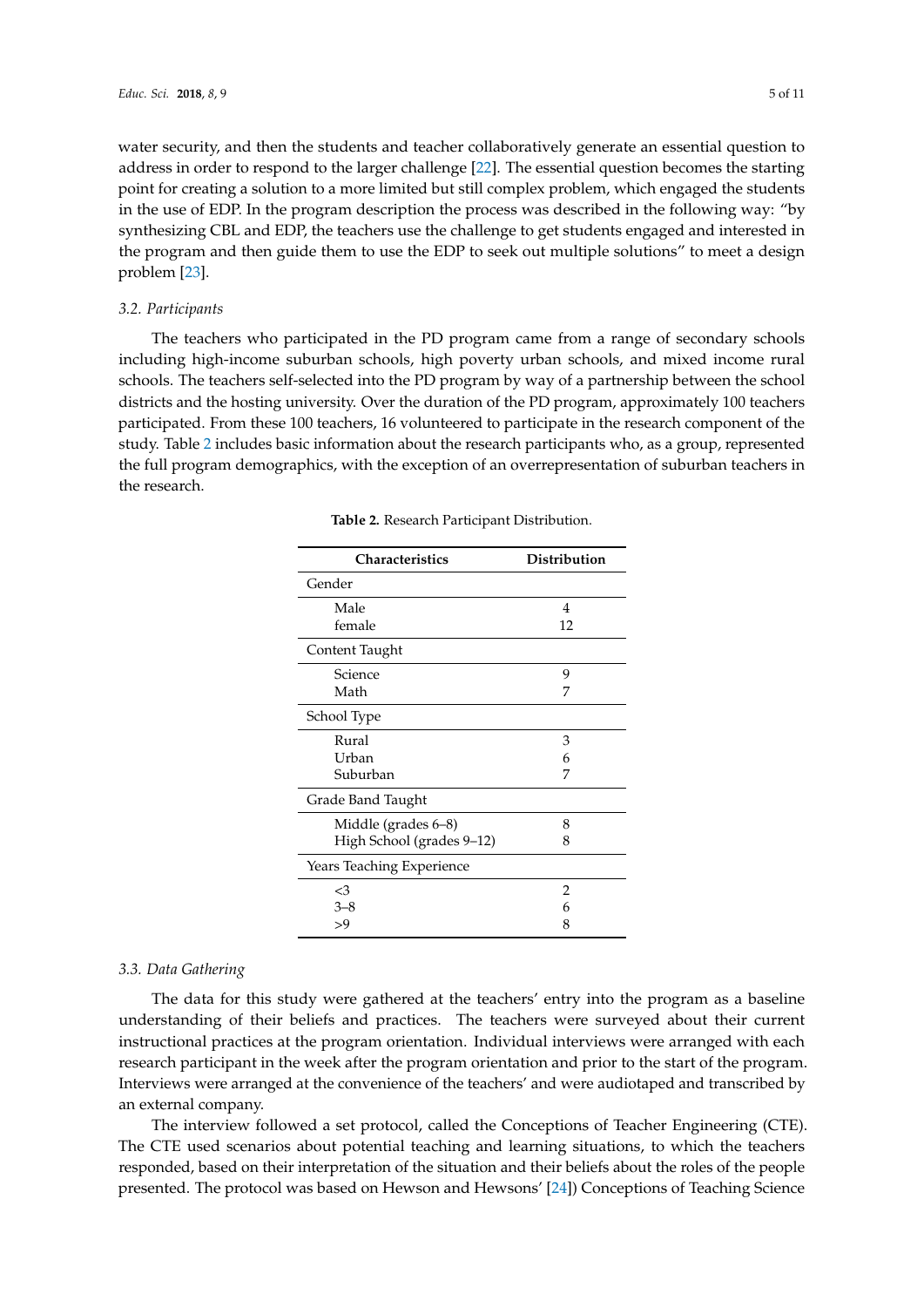protocol. The Current Instructional Practices survey was a self-report survey about the teachers' use of and confidence with different student-centered instructional practices. The survey was developed specifically for the purpose of the PD program as a measure of change in the teachers' practices and confidence over the course of the PD. For this research, the survey was used to establish the teachers' baseline beliefs and practices only. The survey was sent to an external evaluation consultant to determine content its validity. For the purposes of this study, the survey questions were used as proxy decision-making activities and aligned to pre-decision, differentiation, or consolidation stages.

The survey (see Table [3](#page-5-0) in results) used a Likert scale from 1 to 4, with one being never used or not confident and four being used regularly or very confident. Table [4](#page-6-0) shows the survey items, aligned to their corresponding decision-making stage. This alignment to decision-making stages allows for a direct comparison of the survey and interview results.

<span id="page-5-0"></span>

|                   | Ouestion:                                                                                                                                        |            |                          |  |
|-------------------|--------------------------------------------------------------------------------------------------------------------------------------------------|------------|--------------------------|--|
| <b>Stage Code</b> | A. To what extent do you currently incorporate<br>the practices:                                                                                 | A Mean Use | <b>B Mean Confidence</b> |  |
|                   | B. Indicate your current level of confidence<br>implementing these practices:                                                                    |            |                          |  |
| 1                 | Guide students to break complex global problems<br>into their local and more actionable components                                               | 1.75       | 2.08                     |  |
|                   | Guide students in refining problems                                                                                                              | 2.25       | 2.45                     |  |
| $\overline{2}$    | Guide students in planning investigations to better<br>understand different components of problems                                               | 2.67       | 2.42                     |  |
|                   | Provide opportunities for students to gather<br>2.25<br>information about problems or issues of importance                                       |            | 2.72                     |  |
|                   | Provide students with opportunities to explore<br>multiple solution pathways for problems                                                        | 2.67       | 2.58                     |  |
|                   | Guide students in weighing the pros and cons of<br>different solution pathways                                                                   | 2.58       | 2.5                      |  |
|                   | Provide students with opportunities to test their<br>solution pathways                                                                           | 2.25       | 2.67                     |  |
| 3                 | Guide students in evaluating the results of their<br>solution pathways                                                                           | 2.17       | 2.5                      |  |
|                   | Provide students with opportunities to refine and<br>retry a solution pathway                                                                    | 2.17       | 2.75                     |  |
| $\theta$          | Provide opportunities for students to take<br>responsibility for the decisions they made about the<br>processes used in solving complex problems | 2.17       | 2.58                     |  |

|  | <b>Table 3. Summary Survey Responses.</b> |
|--|-------------------------------------------|
|--|-------------------------------------------|

## *3.4. Data Analysis*

The author was solely responsible for data coding and used the framework detailed in Table [2](#page-4-0) as the analytical framework for coding the data. The transcripts were initially coded into the broad category of decision stage based on the description of the activity. From there, the decision-making activities were coded a second time into within-stage sub-codes. Decisions that did not immediately code into a specific stage were coded as 0. These were reconsidered after the full data set was coded and moved, if appropriate, to another stage and sub-code, if not left as stage 0. The frequency of each sub-code occurrence across the 16 interviews is reported with the number of participants who mentioned each sub-code and the average frequency for those teachers.

In order to understand the kinds of statements that coded into each stage and sample sub-codes, example statements from the interviews are in Table [4.](#page-6-0) Bolded within each quote are the terms that were essential to determining the sub-category. These examples capture the ideas used by the participants, although the specific language varied from person to person.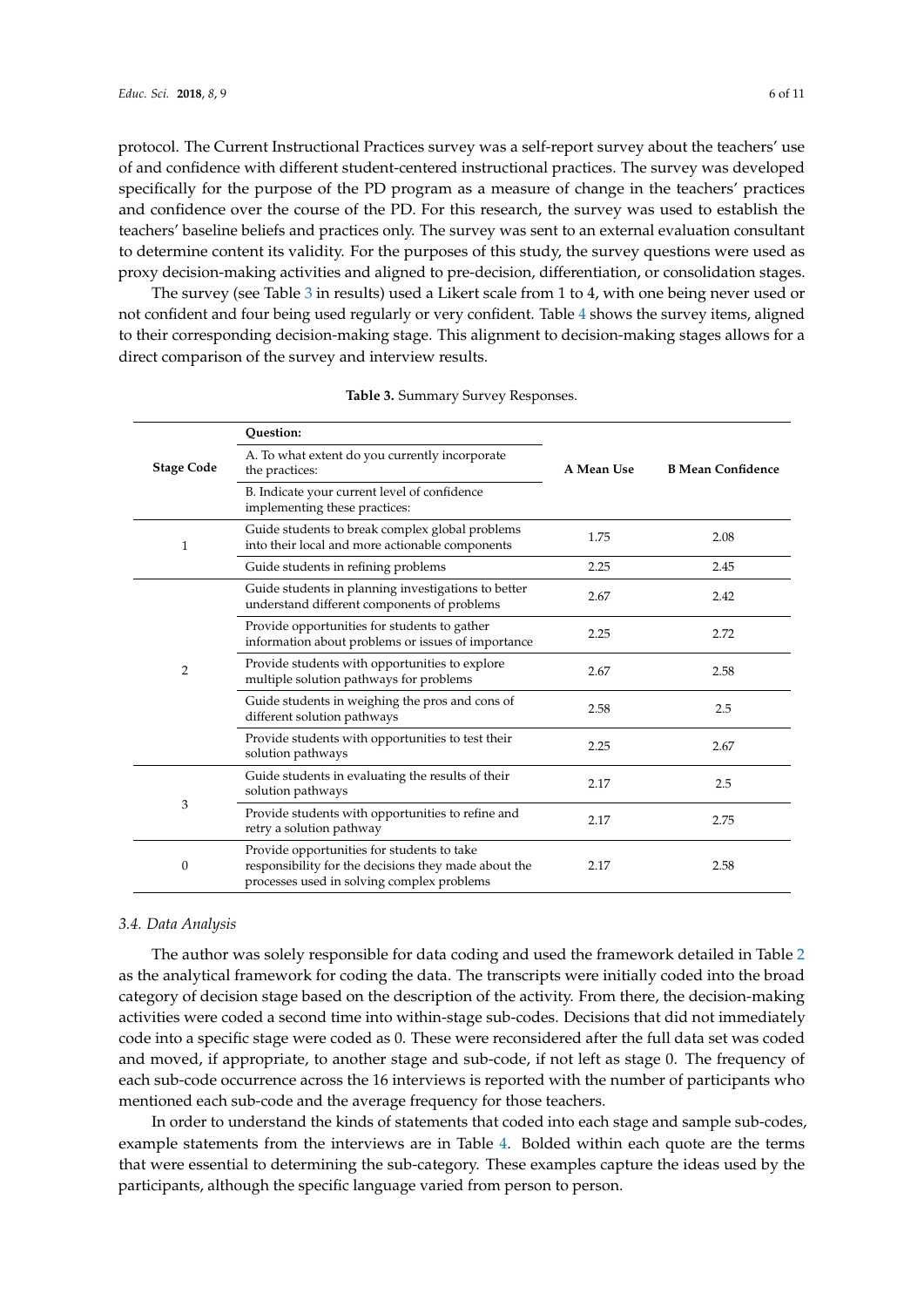<span id="page-6-0"></span>

| <b>Stage Code</b> | Sub-Code               | <b>Teacher Example</b>                                                                                                                                                                                    |  |
|-------------------|------------------------|-----------------------------------------------------------------------------------------------------------------------------------------------------------------------------------------------------------|--|
|                   | Problem identification | The students have been given a challenge. They have a problem.                                                                                                                                            |  |
| 1                 | Problem Identification | So if you're just following a rigid recipe, there's no creativity or<br>freedom there. So I—with it being so rigid, I would call that not<br>necessarily                                                  |  |
|                   | Alternate solutions    | I think they'll have to identify what the problem is, um, to get<br>some possible solutions, do some brainstorming.                                                                                       |  |
| 2                 | <b>Test Revise</b>     | And then they are, um, going to <b>implement</b> their solution. $\dots$<br>And then they're going to, I think, implement their solution.<br>They're going to decide if they need to make some revisions. |  |
|                   | Pro/cons               | they have to go through their own process and refine it and come<br>up with, um, pros and cons of their own plan                                                                                          |  |
|                   | Implied test           | I think as long as that trial and error is guided in some way, as<br>long as it was part of their design plan or-but I think that's<br>where a lot of the learning comes in.                              |  |
|                   | Justify                | because it's tying it into some bigger problem                                                                                                                                                            |  |
| 3                 | Evaluate               | communicate come up with a product and you know, it's<br>authentic and it, it's going out to the community and, and then<br>they may have to add on or revise from there                                  |  |
| $\theta$          | Teacher leading        | I guess engaging in the process. I mean, they, they do have to<br>follow step-by-step procedure.                                                                                                          |  |
|                   | Generalized skills     | I think that's just a way of um, figuring out or strategizing as<br>your way through something.                                                                                                           |  |

The survey responses are reported as average scores for the teachers. Although the average scores with such a narrow range of choice does not provide much detail to the understanding of decision-making, two ideas were considered. The first being, how did use and confidence of the different aspects of decision-making compare, and second, how did the use and confidence compare with the teachers beliefs about teaching in the interviews.

It is important to note when comparing the stage 0 decisions that the alignment between the survey (see Table [3\)](#page-5-0) and the interview sub-codes do not appear to be a good match. However, what was considered when coding interviews into stage 0 included: (a) Were the students making the decisions or were the decisions being determined by the teacher (at any point in the process)? and (b) Was the statement too open-ended to be able to determine the kinds of processes involved? In the survey, the 0 code was a general statement about students' decision making rather than an indicator of a specific activity in a decision-making stage.

## **4. Results**

The survey responses indicate that most of the teachers believed at the start of the program that they were not engaging their students in learning activities that offered them practice with decision-making; also, the teachers were not confident in their ability to lead these learning activities. Table [3](#page-5-0) below details the average of the scores for the 16 teachers on all questions.

In response to the comparison between the teachers use and confidence with specific practices, in all but three instances the teachers felt more confident in their ability to teach a decision-making activity than to implement such an activity, according to their reports. The three items where the teachers were less confident are essential steps in the differentiation process, which create the rational basis for evaluating possible outcomes. These steps involved deconstructing a decision into the possible alternative outcomes, establishing criteria for evaluating, and then systematically evaluating possible outcomes. Of the five differentiation steps included in the survey, the teachers lacked confidence working with students on clarifying the important competing ideas when making a decision. On the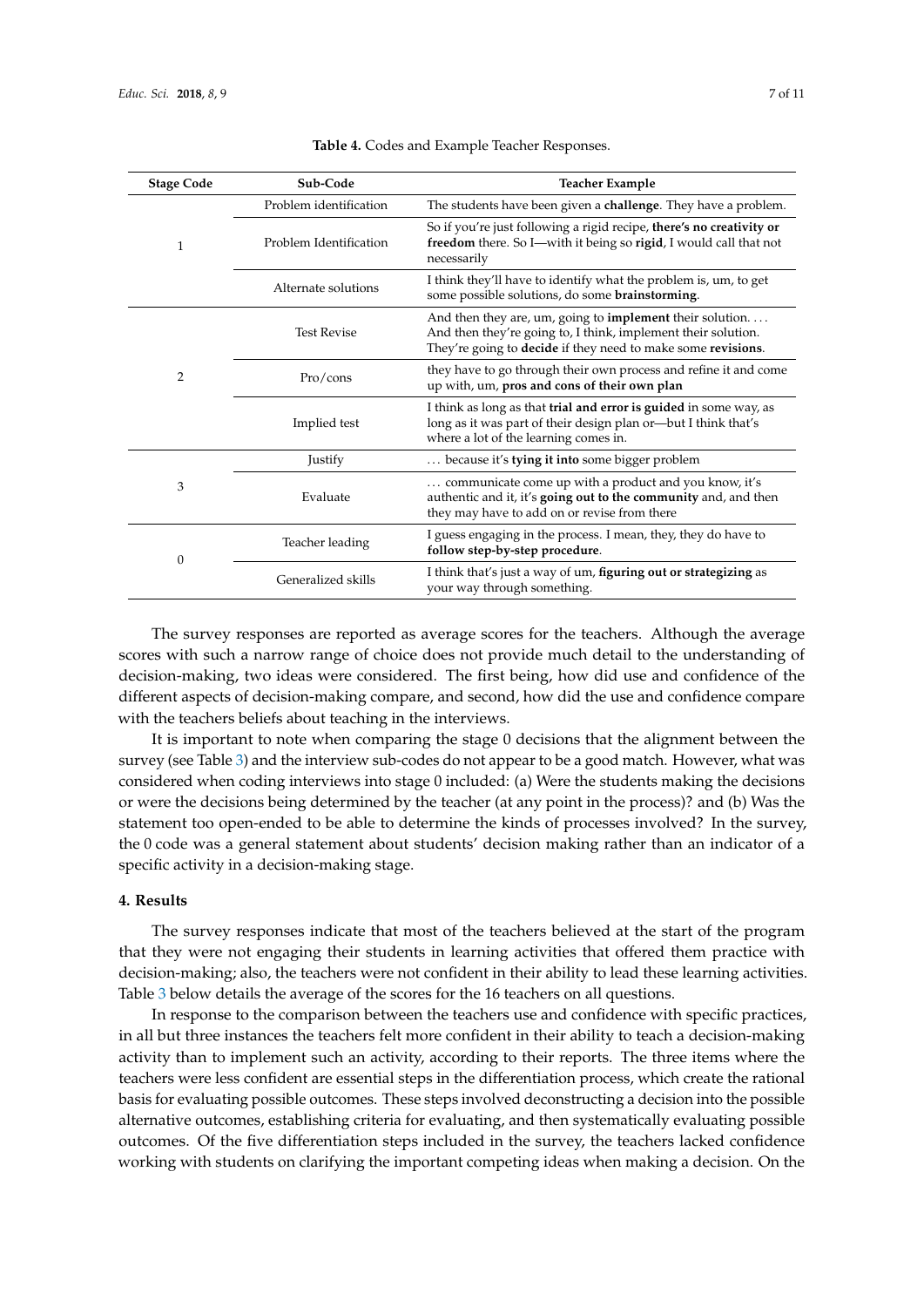other hand, the activities in which the teachers were more confident in their ability were generally observable activities that engaged students with resources and materials.

Additionally, the teachers believed they engaged their students less often in stage 1 (pre-decision) and in stage 3 (consolidation) activities in decision-making, activities that require students to engage in high-level thinking. This suggests that teachers believe they provide their students with opportunities to practice clear procedural, and observable, steps in making a decision, but are not particularly strong in supporting the students thinking about their internal intellectual processes. The teachers believed they did not make clear to students *why* they were making the decisions and/or clarifying the potential *impact* of a decision.

Table [5](#page-7-0) displays the coded interview data into stages and sub-codes. The table includes the frequencies of coded responses for the decision stage and sub-code, the number of teacher participants coded for each sub-code at least once, and the average sub-code mention per participant based on the total participant population of 16.

<span id="page-7-0"></span>

| <b>Stage Code</b> | Sub-Codes                                                | Freq. | $N^*$ | Mean  |
|-------------------|----------------------------------------------------------|-------|-------|-------|
|                   | Problem identification                                   | 138   | 16    | 8.63  |
|                   | Alternate solutions                                      | 66    | 13    | 5.08  |
|                   | <b>STAGE 1 TOTAL</b>                                     | 204   |       | 12.75 |
| $\overline{2}$    | Establishing criteria                                    | 20    | 13    | 1.54  |
|                   | Weighing pros and cons                                   | 16    | 10    | 1.60  |
|                   | Assessing available information                          | 28    | 12    | 3.93  |
|                   | Gathering more information                               | 44    | 15    | 2.93  |
|                   | Testing information in the situation                     | 78    | 16    | 4.88  |
|                   | Identifying new alternatives                             | 38    | 10    | 3.80  |
|                   | <b>STAGE 2 TOTAL</b>                                     | 224   |       | 14.0  |
| 3                 | Increasing confidence in decision—make decision explicit | 22    | 10    | 2.20  |
|                   | Minimize regret-communicate decision to others           | 32    | 12    | 2.67  |
|                   | <b>STAGE 3 TOTAL</b>                                     | 52    |       | 3.25  |
| 0                 | General problem solving, critical thinking               | 20    | 8     | 2.5   |
|                   | Teacher led                                              | 23    | 10    | 2.3   |
|                   | <b>STAGE 0 TOTAL</b>                                     | 43    |       | 2.69  |

**Table 5.** Stage and Sub-code Interview Response & Frequencies.

\* The N indicates the number of teachers who had at least one code in this category.

Table [5](#page-7-0) indicates that the teachers believed it was important to spend time engaging their students in stage 1 pre-decision activities, even though this appears to be in conflict with their self-reported confidence for engaging students in problem clarification. Although the overall number of coded comments in stage 2 was higher, this is simply a result of stage 2 being more complex and with more components. The fact that the teachers consistently suggested problem clarification was an important aspect of teaching with engineering and supporting student decision-making is an interesting contrast to their reported teaching practices, and raises questions about how they will handle this during implementation.

Looking specifically within stage 2, it is not surprising this had a high number of references; first, as mentioned above, it includes the most individual steps, but this is also because of the teachers' reliance on having students test solutions. This is a very comfortable teaching activity for science and mathematics teachers, given the disciplines' reliance on empirical testing and modeling to validate ideas and decisions. The teachers' reliance on testing was both supported and contradicted by the teachers' self-reporting in the surveys. The teachers reported frequently engaging their students in planning investigations and providing opportunities for students to explore multiple solution pathways, but at the same time they reported not providing their students with frequent opportunities for them to carry out, evaluate, and refine investigations.

Based on the interviews and the surveys, the teachers believed they did not give their students many opportunities to evaluate or judge the quality of their decisions, nor did they mention supporting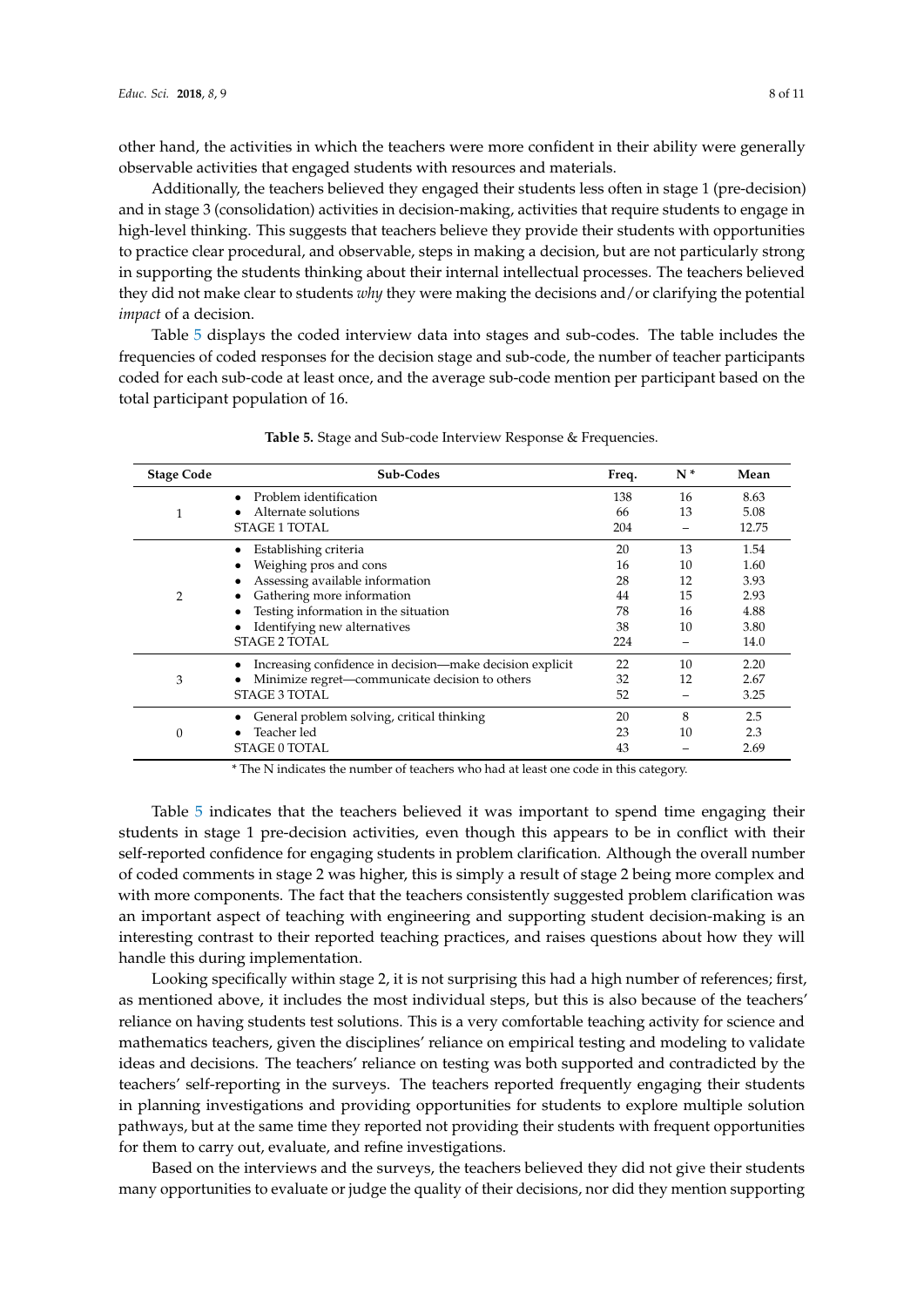students in the pre-requisite activities to effectively judge their decision. The teachers rarely helped students establish criteria from stage 2 allowing them to evaluate their decisions in stage 3. In instances when the teachers mentioned students evaluating and consolidating their decisions, it was through the loose alignment of presenting the information to other stakeholders or peers. They relied on a form of external validation rather than considering internal satisfaction with the decisions made.

Overall, the interviews and surveys suggested the teachers were more familiar with activities in which the students were doing through data gathering and/or the manipulation of materials than they were in working with students on internal and cognitive activities, such as setting criteria and evaluating ideas and outcomes. This suggests that the teachers' believed that students' actions are effective representations of thinking and decision-making.

## **5. Implications**

This initial exploration into teachers' initial ideas about the opportunities provided for decision-making when teaching with engineering begins an exploration into understanding the impact of adding engineering design into traditional science and mathematics instruction. The Engineering Design Process provides a reasonable mechanism for teachers to enhance students' decision-making, and the newness of this form of instruction provides an opportunity to extend teachers' current practices and focus more explicitly on decision-making. However, in order to capitalize on the addition of engineering to improve student decision-making, we need to understand what teachers identify as a decision-making opportunity so we can build and scaffold the new teaching practice. In this study, the teachers focused on the activities of decision-making in engineering that were different from their current instructions, which consisted of problem identification, outcome evaluation, and refinement. This was not unexpected, as teachers may have had little experiences with EDP at the time of the interview. However, what it does suggest is that teachers believed students' successful engagement in the observable steps of decision-making in the engineering problems meant that students were effectively engaging in non-observable cognitive activities as well. Teachers will struggle to develop these no-observable cognitive activities if they do not identify them and provide specific support for students to master them.

This initial picture of teachers' beliefs is, of course, incomplete, and needs to be extended to understand how the identified activities translate into teaching practices. (After which, as Guskey [\[9\]](#page-9-8) suggests, we need to understand the impact of the students' performance on the teachers' beliefs as they continue to use engineering design and develop their students' decision-making skills). During implementation, we need to know: Do teachers implicitly accept the idea that their students' external performance is a good proxy for intellectual activities, or do they include explicit instructions for these activities? These are important next steps if we are to consider the inclusion of engineering design as an appropriate mechanism for supporting students learning through decision-making.

## **6. Conclusions**

In considering the previous literature on teachers' beliefs about student decision-making, the most extensively researched area was in the socioscientific issues literature. Science teachers who used SSIs for their students stressed the importance of their students' ability to learn how to make good decisions, as well as their ability to learn science through their decisions. What is clear from this research is that these secondary STEM teachers were not yet able to articulate this dual role for integrating engineering. Rather, the teachers in this study did not focus on the students learning to make decisions; in fact, they simply replaced decision-making with EDP and focused on whether the students were engaged in the design process. At this early stage of understanding, they did not generalize the engineering design process into a set of beliefs about developing students' decision-making or even specifically encouraging students to be active decision-makers. It will be interesting to see whether these teachers, and others, begin to see the need to systematically support students in learning to make decisions,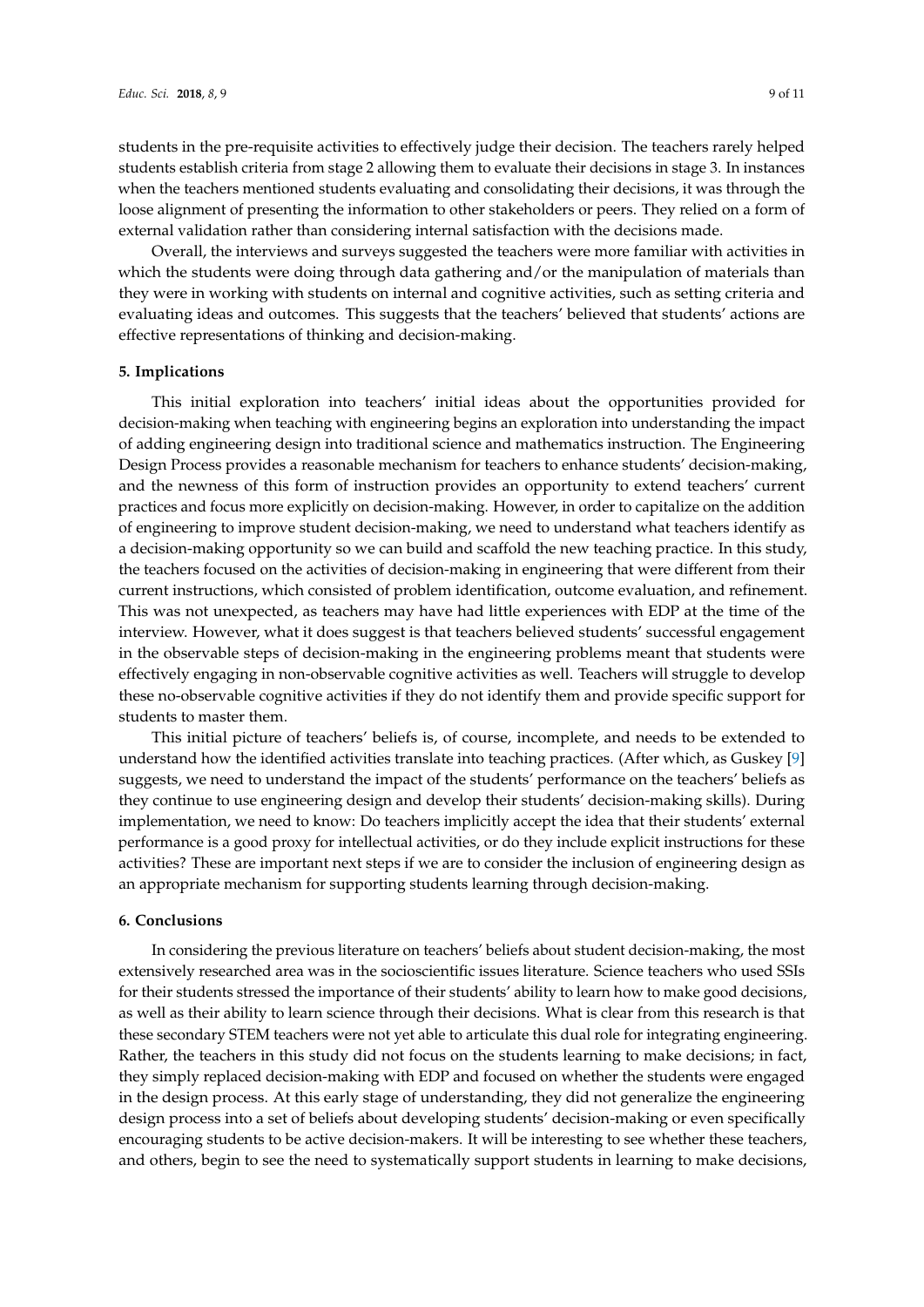as well as the need for the explicit value of EDP as a way to engage students in making decisions, as they become more familiar with integrating engineering and EDP into their instruction.

**Acknowledgments:** This research was supported by a Mathematics and Science Partnership grant from the National Science Foundation [grant number 1102990]. Funding has also been received to cover the costs to publish in open access.

**Conflicts of Interest:** The author declare no conflict of interest.

## **References**

- <span id="page-9-0"></span>1. Cone, N. Using Problem-Based Learning to contextualize the science experiences of urban teachers and students. In *Multicultural Science Education: Preparing Teachers for Equity and Social Justice*; Atwater, M., Russell, M., Butler, M., Eds.; Springer: New York, NY, USA, 2014; pp. 159–173.
- <span id="page-9-1"></span>2. National Research Council. *A Framework for K-12 Science Education: Practices, Crosscutting Concepts, and Core Ideas*; Committee on a Conceptual Framework for New K-12 Science Standards; Board on Science Education, Divisions of Behavioral and Social Sciences and Education; The National Academies Press: Washington, DC, USA, 2012.
- <span id="page-9-2"></span>3. Gordon, P.; Rogers, A.; Comfort, M.; Gavula, N.; McGee, B. A taste of problem-based learning increases achievement of urban mibority middle school students. *Educ. Horiz.* **2001**, *79*, 171–175.
- <span id="page-9-3"></span>4. Stefanou, C.; Perencevich, K.; DiCintio, M.; Turner, J. Supporting autonomy in the classroom: Ways teachers encourage student decision making and ownership. *Educ. Psychol.* **2004**, *39*, 97–110. [\[CrossRef\]](http://dx.doi.org/10.1207/s15326985ep3902_2)
- <span id="page-9-4"></span>5. Richardson, V.; Placier, A. Teacher Change. In *Handbook of Research on Teaching: Fourth Edition*; Richardson, V., Ed.; American Educational Research Association: Washington, DC, USA, 2001; pp. 905–947.
- <span id="page-9-5"></span>6. Richardson, V. The role of attitudes and beliefs in learning to teach. In *Handbook of Research on Teacher Education, Edition: Second Edition*; Sikula, J., Ed.; American Education Research Association: Washington, DC, USA, 1996; pp. 102–119.
- <span id="page-9-6"></span>7. Somekh, B. Factors affecting teachers' pedagogical adoption of ICT. In *International Handbook of Information Technology in Primary and Secondary Education*; Voogt, J., Knezek, G., Eds.; Springer: New York, NY, USA, 2008; pp. 449–460.
- <span id="page-9-7"></span>8. Ertmer, P.; Ottenbreit-Leftwich, A. Teacher technology change: How knowledge beliefs and culture intersect. In Proceedings of the Annual Meeting of the American Education Research Association, San Diego, CA, USA, 13–17 April 2009.
- <span id="page-9-8"></span>9. Guskey, T. Professional development and teacher change. *Teach. Teach Theory Pract.* **2002**, *8*, 381–391. [\[CrossRef\]](http://dx.doi.org/10.1080/135406002100000512)
- <span id="page-9-9"></span>10. Svenson, O. Differentiation and consolidation theory of human decision making: A frame of reference for the study of pre- and post-decision processes. *Acta Psychol.* **1992**, *80*, 143–168. [\[CrossRef\]](http://dx.doi.org/10.1016/0001-6918(92)90044-E)
- <span id="page-9-10"></span>11. Lee, Y.; Grace, M. Students' reasoning and decision making about a socioscientific issue: A cross-context comparison. *Sci. Educ.* **2012**, *96*, 787–807. [\[CrossRef\]](http://dx.doi.org/10.1002/sce.21021)
- <span id="page-9-11"></span>12. Svenson, O. Decision making and the search for fundamental psychological regularities: What can be learned from a process perspective? *Organ. Behav. Hum. Decis. Process.* **1996**, *65*, 252–267. [\[CrossRef\]](http://dx.doi.org/10.1006/obhd.1996.0026)
- <span id="page-9-12"></span>13. 1Hsu, Y.; Lin, S. Prompting students to make socioscientific decisions: Embedding metacognitive guidance in an e-learning environment. *Int. J. Sci. Educ.* **2017**, *39*, 964–979.
- <span id="page-9-14"></span>14. Akerblom, D.; Lindahl, M. Authenticity and the relevance of discourse and figured worlds in secondary students' discussion of socioscientific issues. *Teach. Teach. Educ.* **2017**, *65*, 205–214. [\[CrossRef\]](http://dx.doi.org/10.1016/j.tate.2017.03.025)
- <span id="page-9-13"></span>15. Acar, O.; Lutfullah, T.; Roychoudhury, A. Student difficulties in socio-scientific arguementation and decision-making research findings: Crossing the boarders of two research lines. *Int. J. Sci. Educ.* **2010**, *32*, 1191–1206. [\[CrossRef\]](http://dx.doi.org/10.1080/09500690902991805)
- <span id="page-9-15"></span>16. Ullman, D. Robust decision-making for engineering design. *J. Eng. Des.* **2001**, *12*, 3–13. [\[CrossRef\]](http://dx.doi.org/10.1080/09544820010031580)
- <span id="page-9-16"></span>17. Ratcliff, M. Student decision-making about socio-scientific issues within the science curriculum. *Int. J. Sci. Educ.* **1997**, *19*, 176–182.
- 18. Grace, M. Developing high quality decision-making discussions about biological conservation in a normal classroom setting. *Int. J. Sci. Educ.* **2009**, *31*, 551–570. [\[CrossRef\]](http://dx.doi.org/10.1080/09500690701744595)